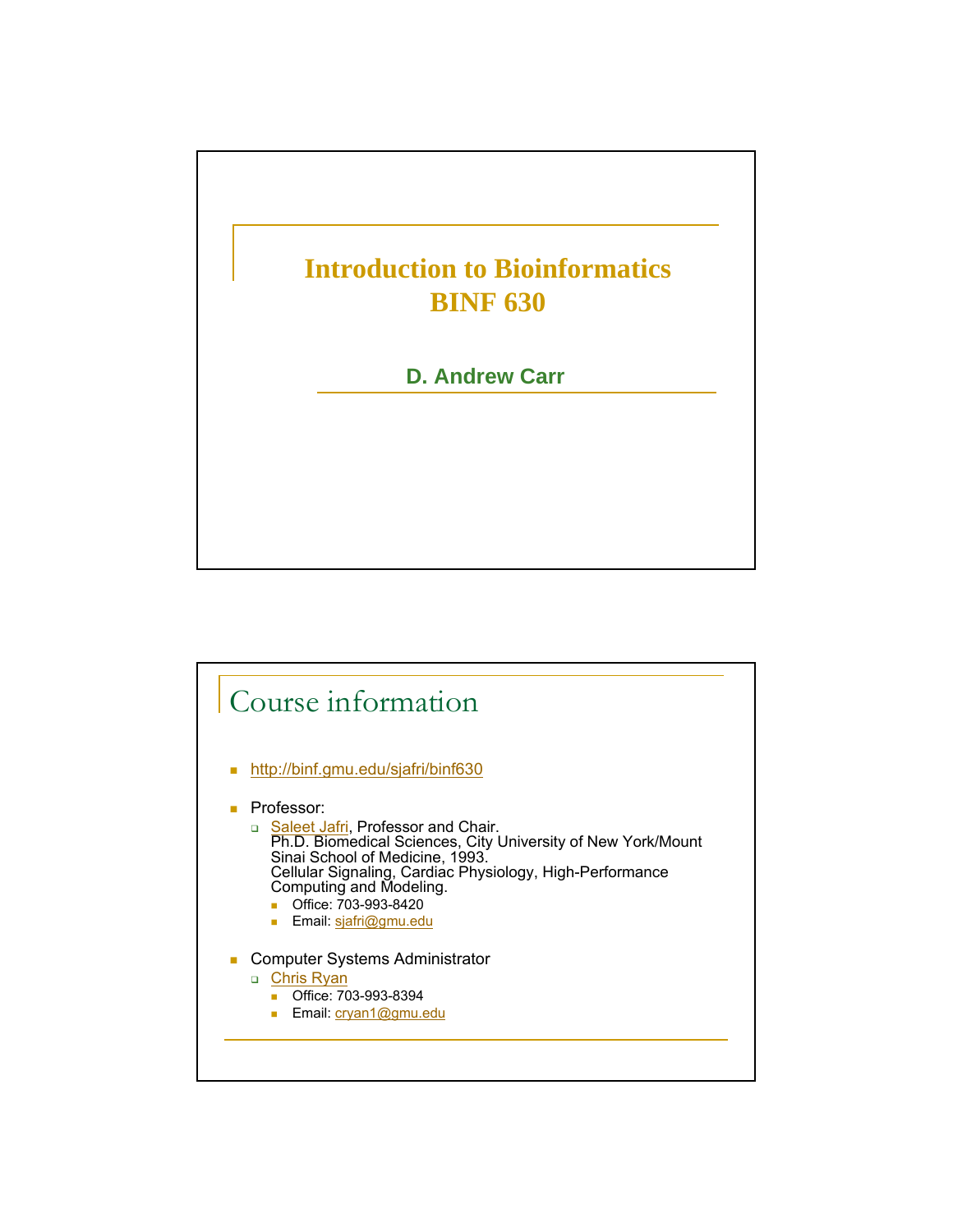

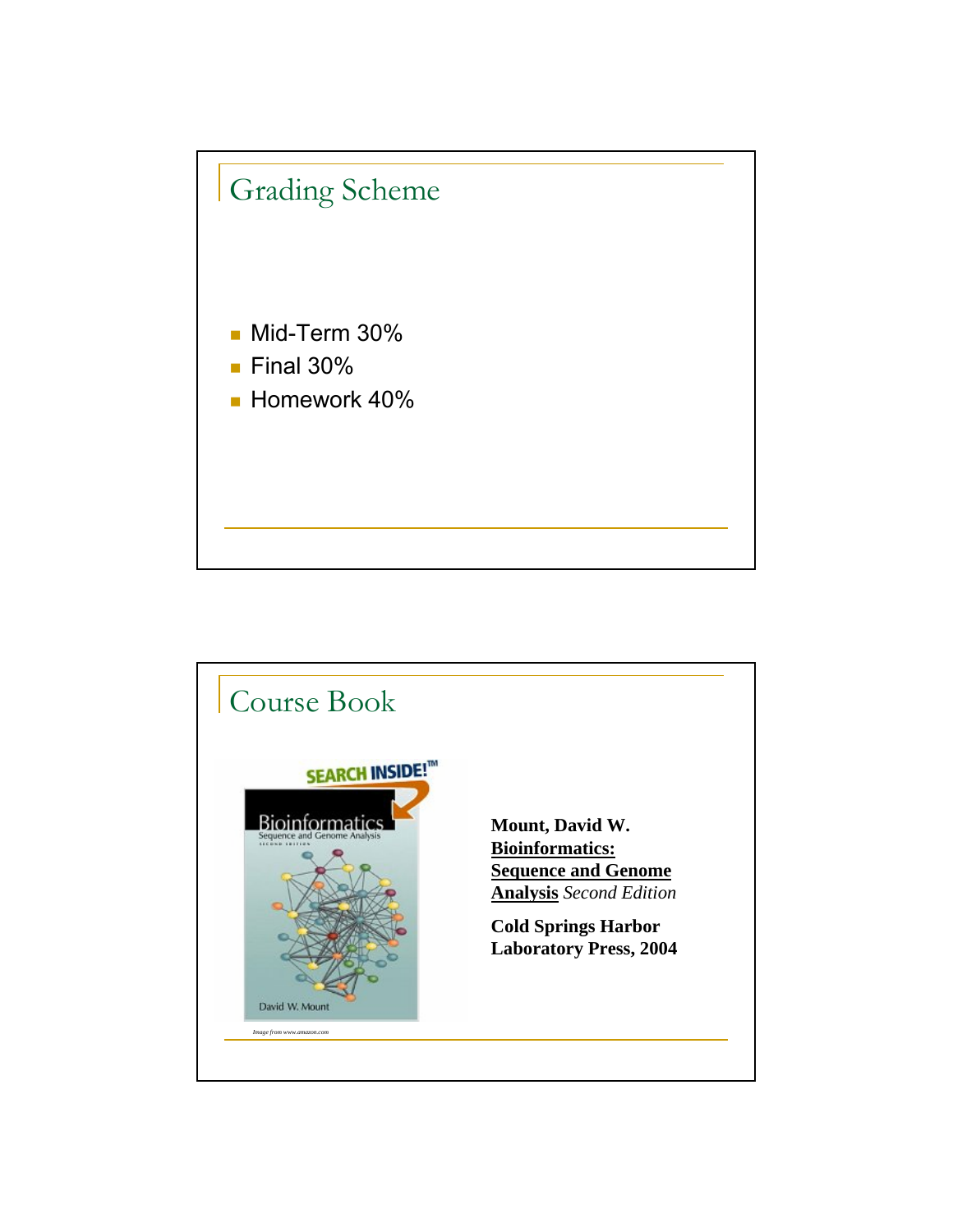## Bioinformatics

**Bioinformatics** is a field that deals with biological information, data, and knowledge, and their storage, retrieval, management, and optimal use for problem solving and decision making.

## NIH working definition of bioinformatics and computational biology (July 2000)

The NIH Biomedical Information Science and Technology Initiative Consortium agreed on the following definitions of bioinformatics and computational biology recognizing that no definition could completely eliminate overlap with other activities or preclude variations in interpretation by different individuals and organizations.

*Bioinformatics*: Research, development, or application of computational tools and approaches for expanding the use of biological, medical, behavioral or health data, including those to acquire, store, organize, archive, analyze, or visualize such data.

*Computational Biology*: The development and application of data-analytical and theoretical methods, mathematical modeling and computational simulation techniques to the study of biological, behavioral, and social systems.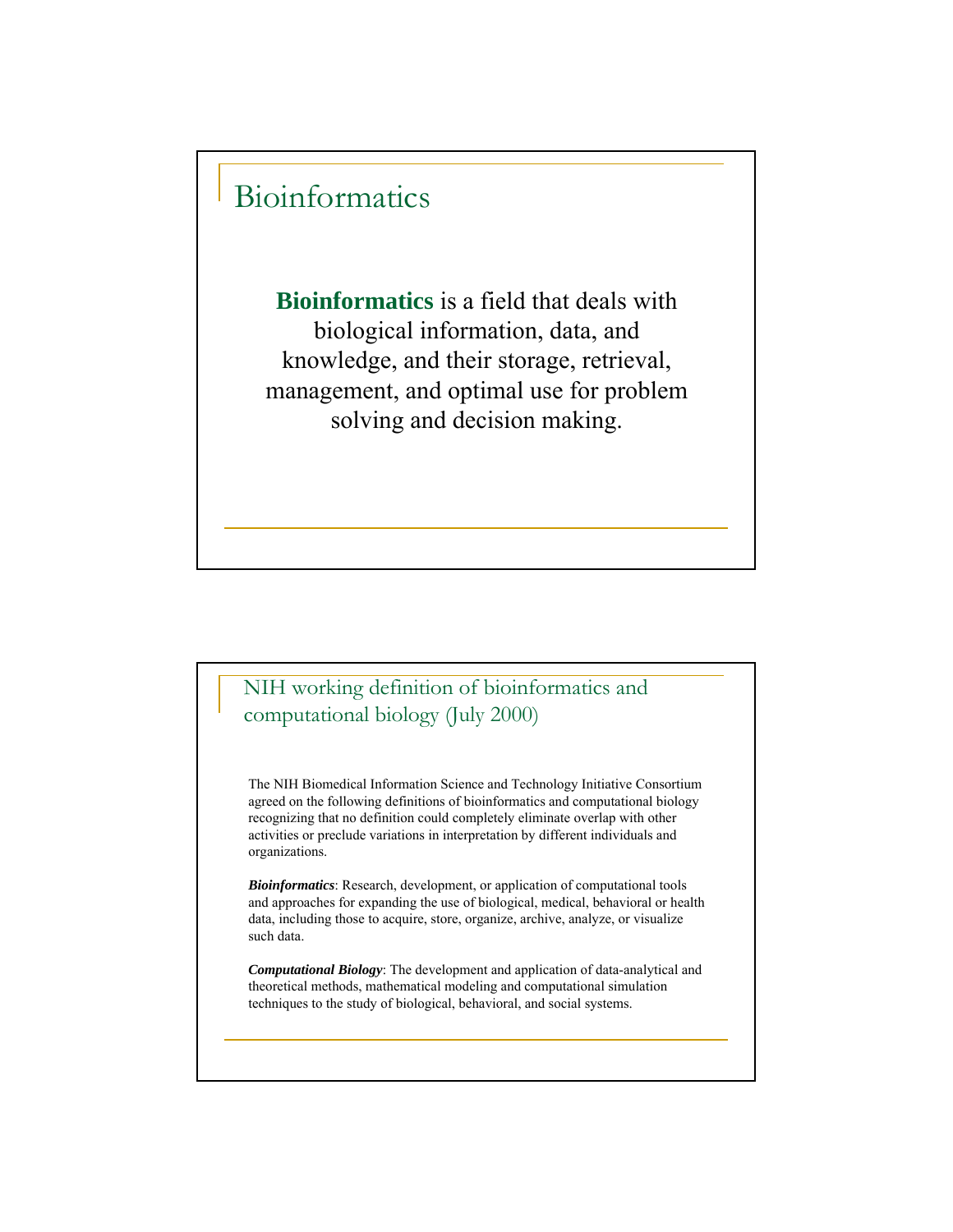

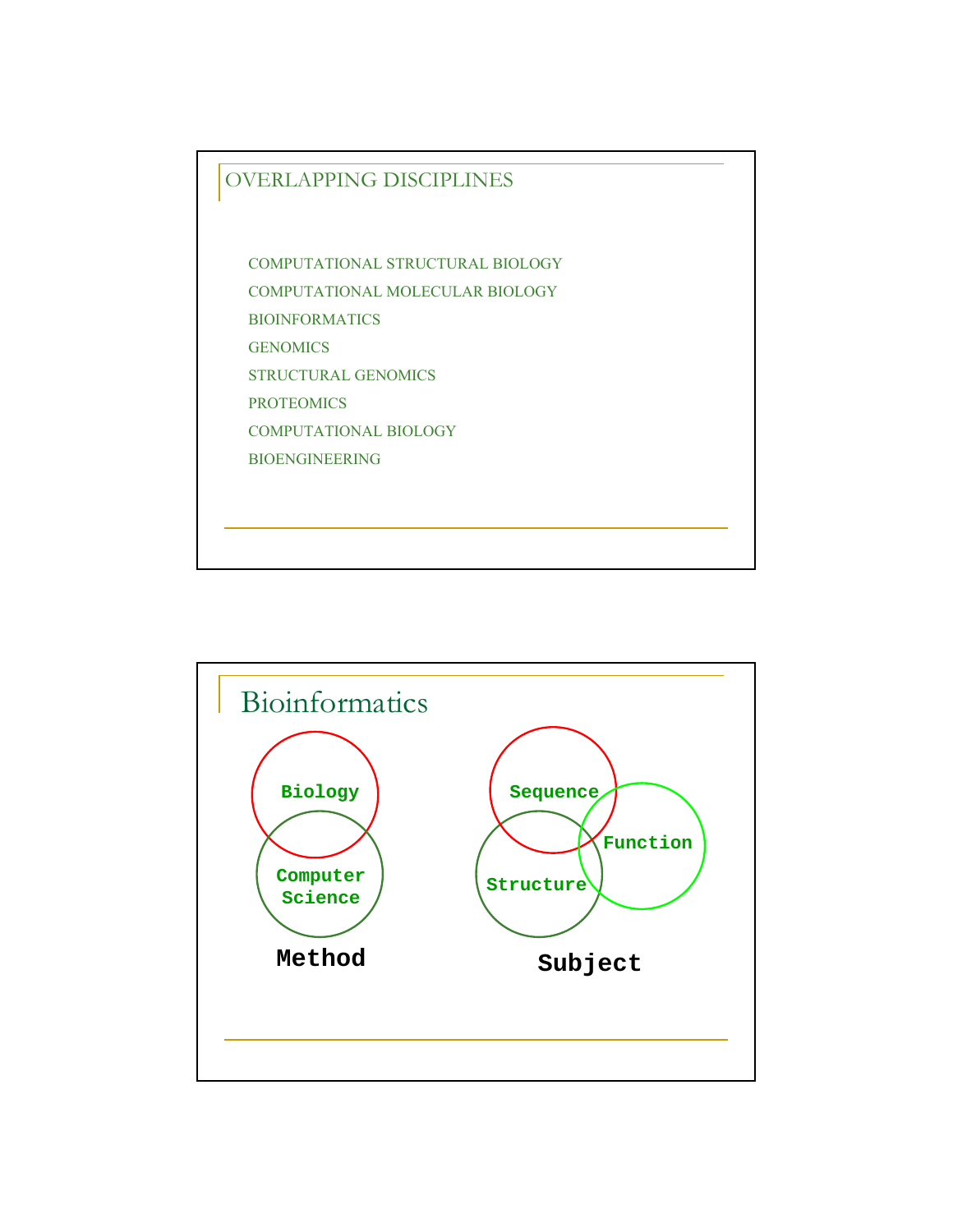

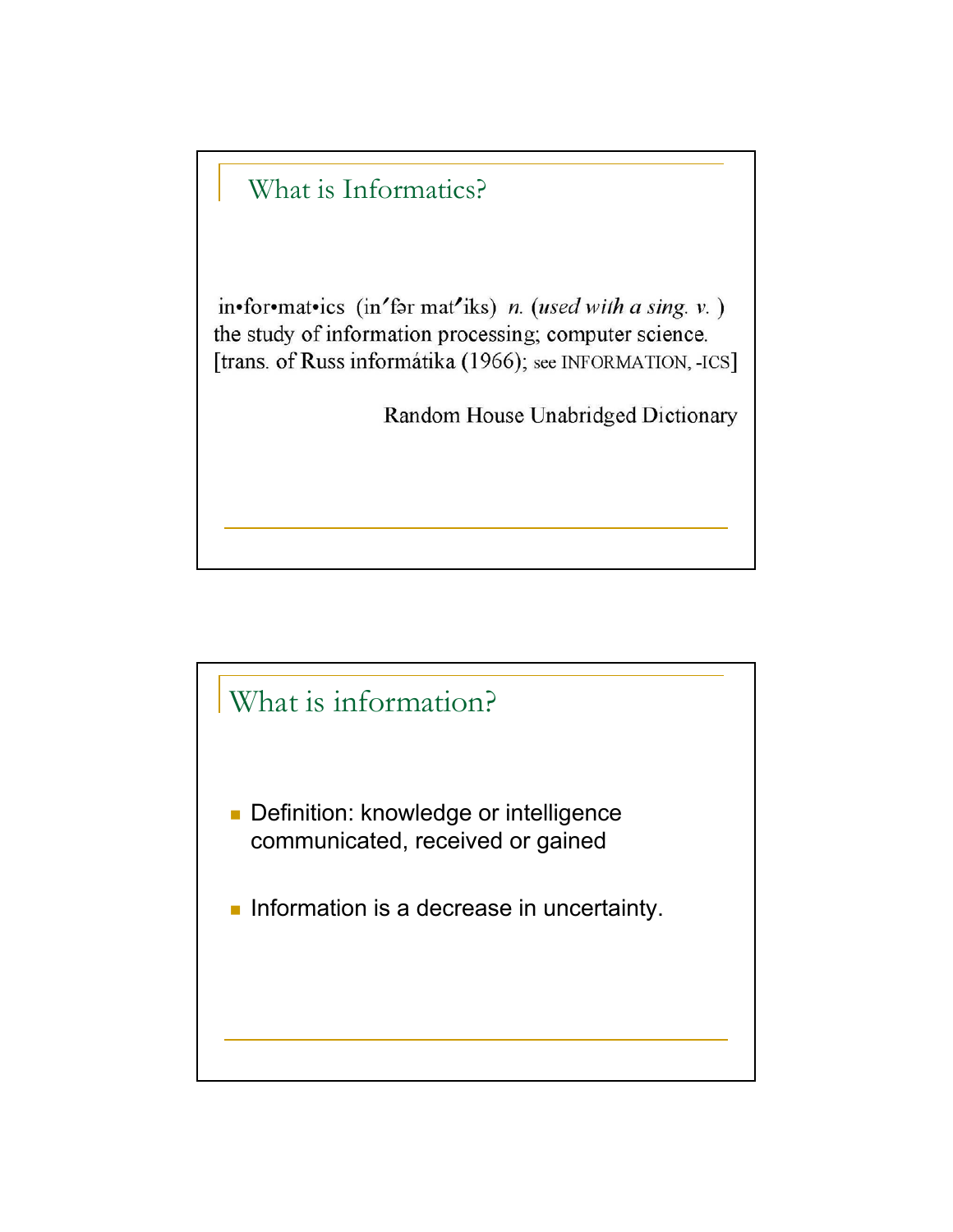

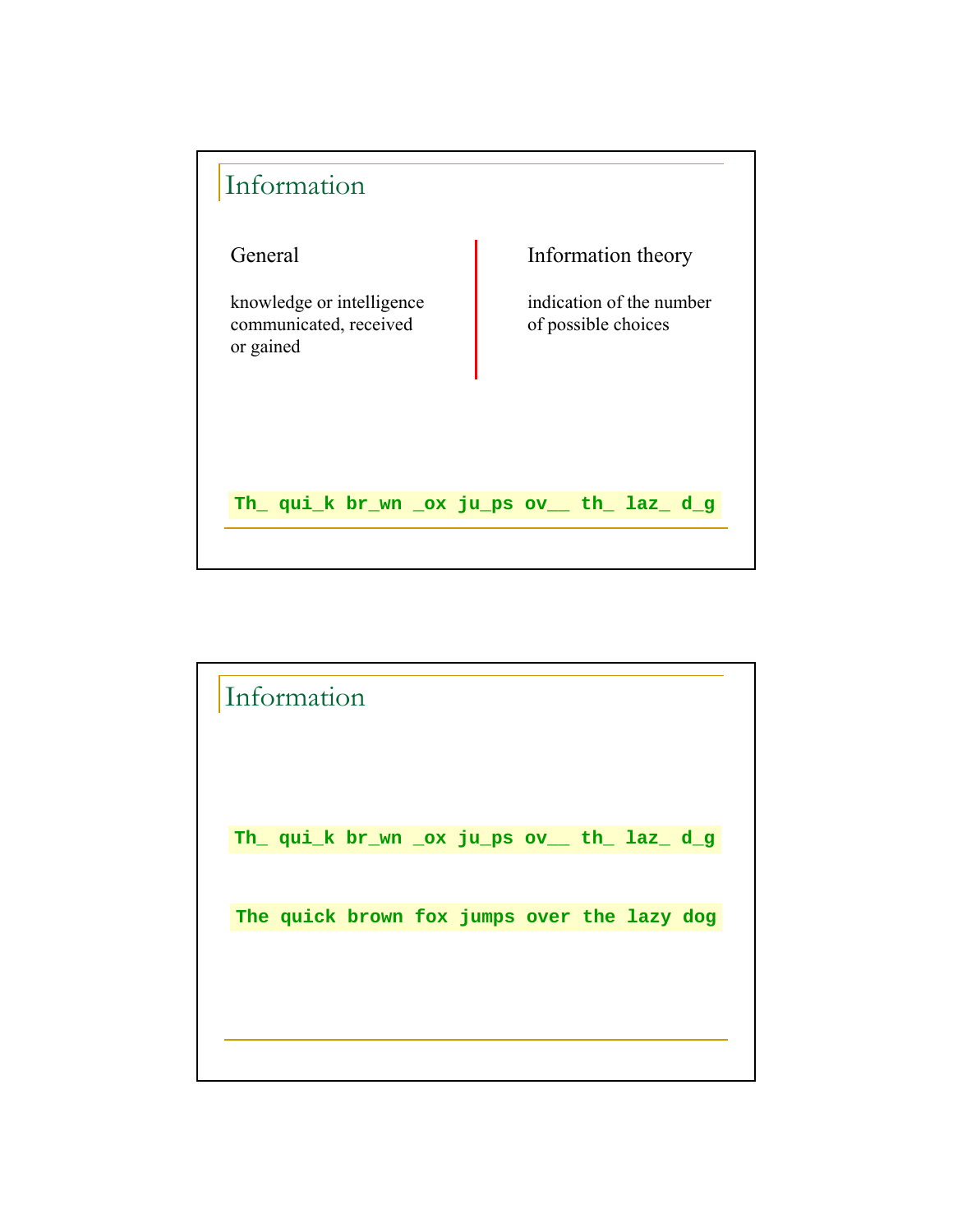

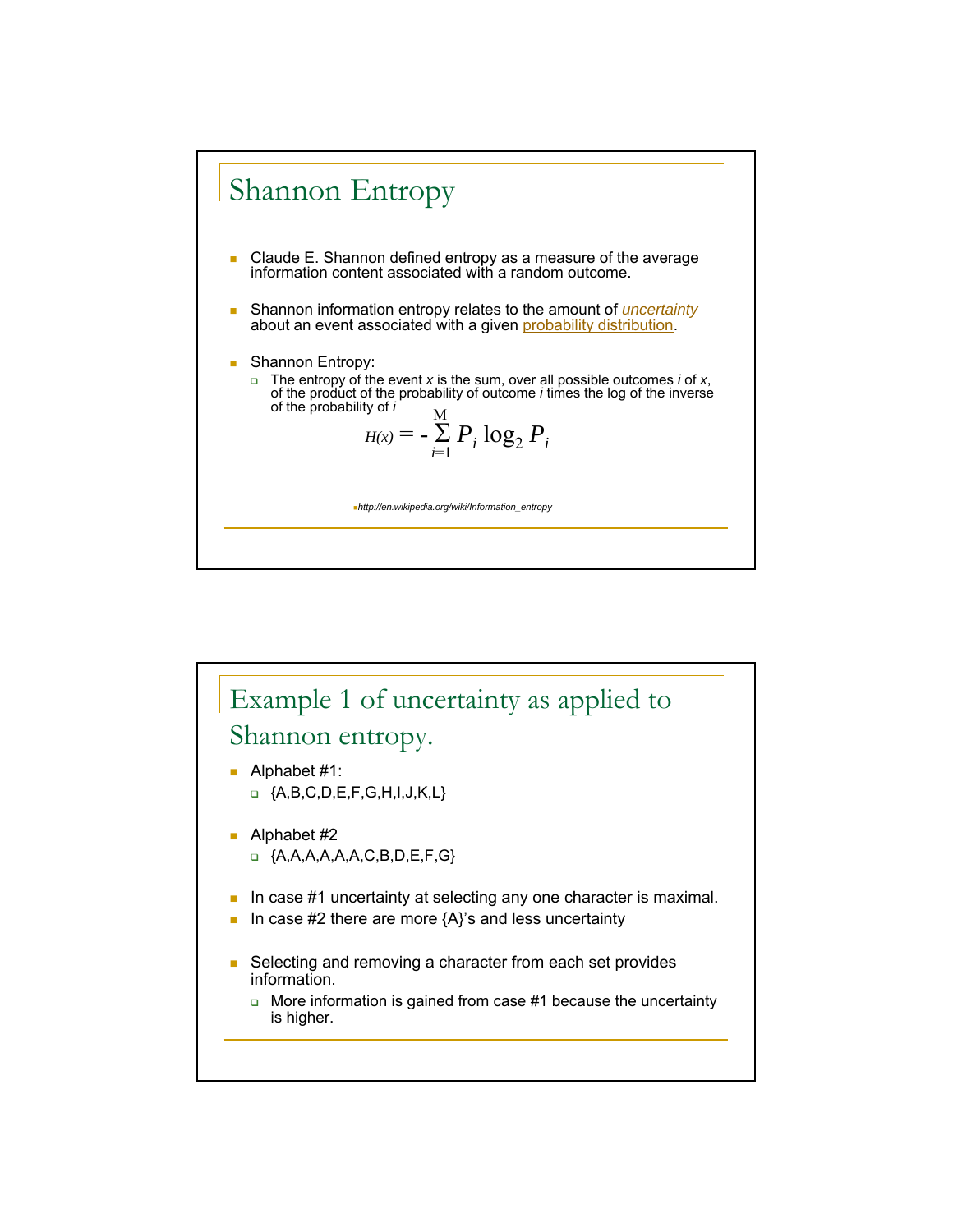## Information and uncertainty

Information is a decrease in uncertainty

 $\log_2(M) = -\log_2(M^{-1}) = -\log_2(P)$ 

Shannon's formula for uncertainty

$$
H(x) = -\sum_{i=1}^{M} P_i \log_2 P_i
$$

only infrmatn esentil to understandn mst b tranmitd

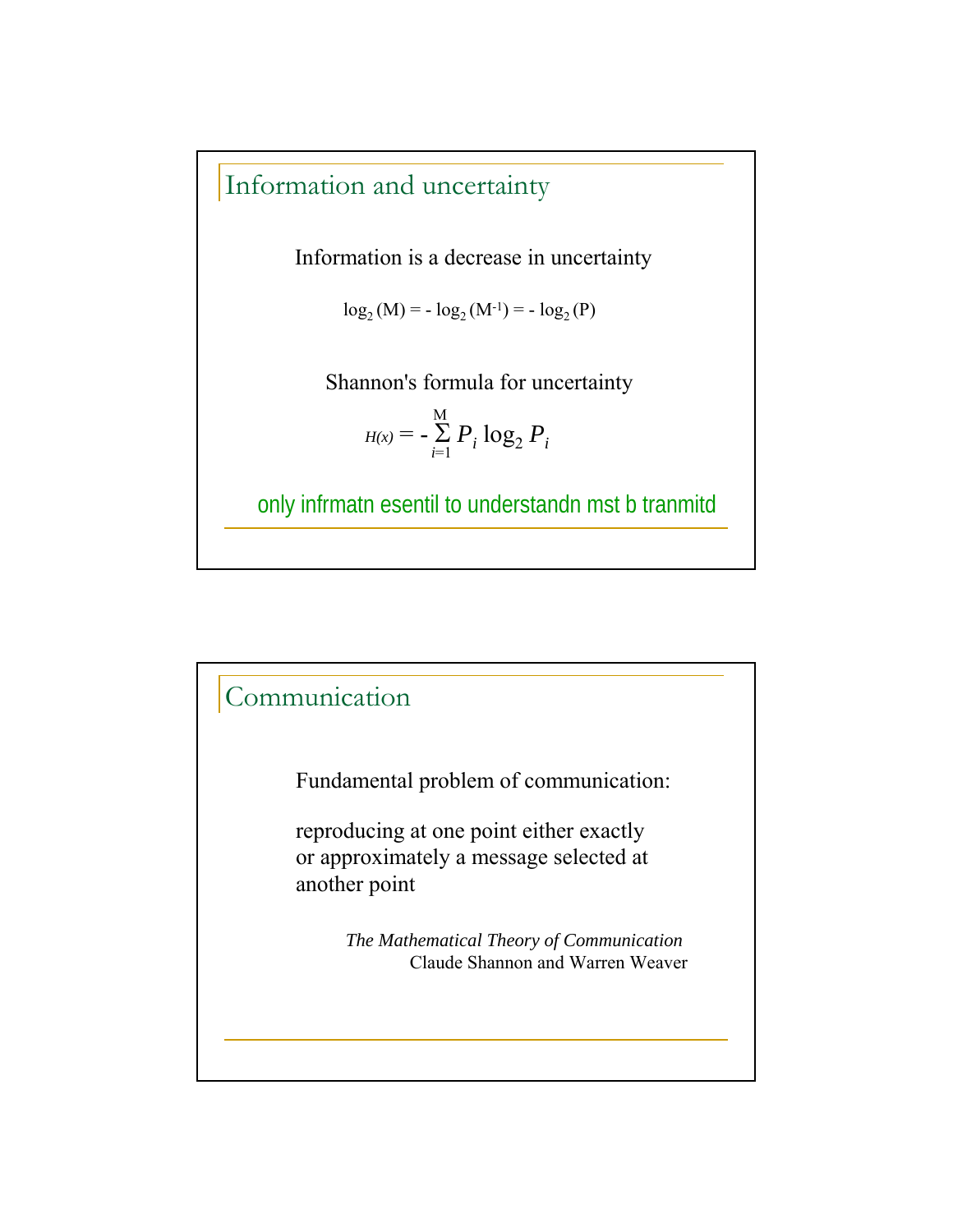

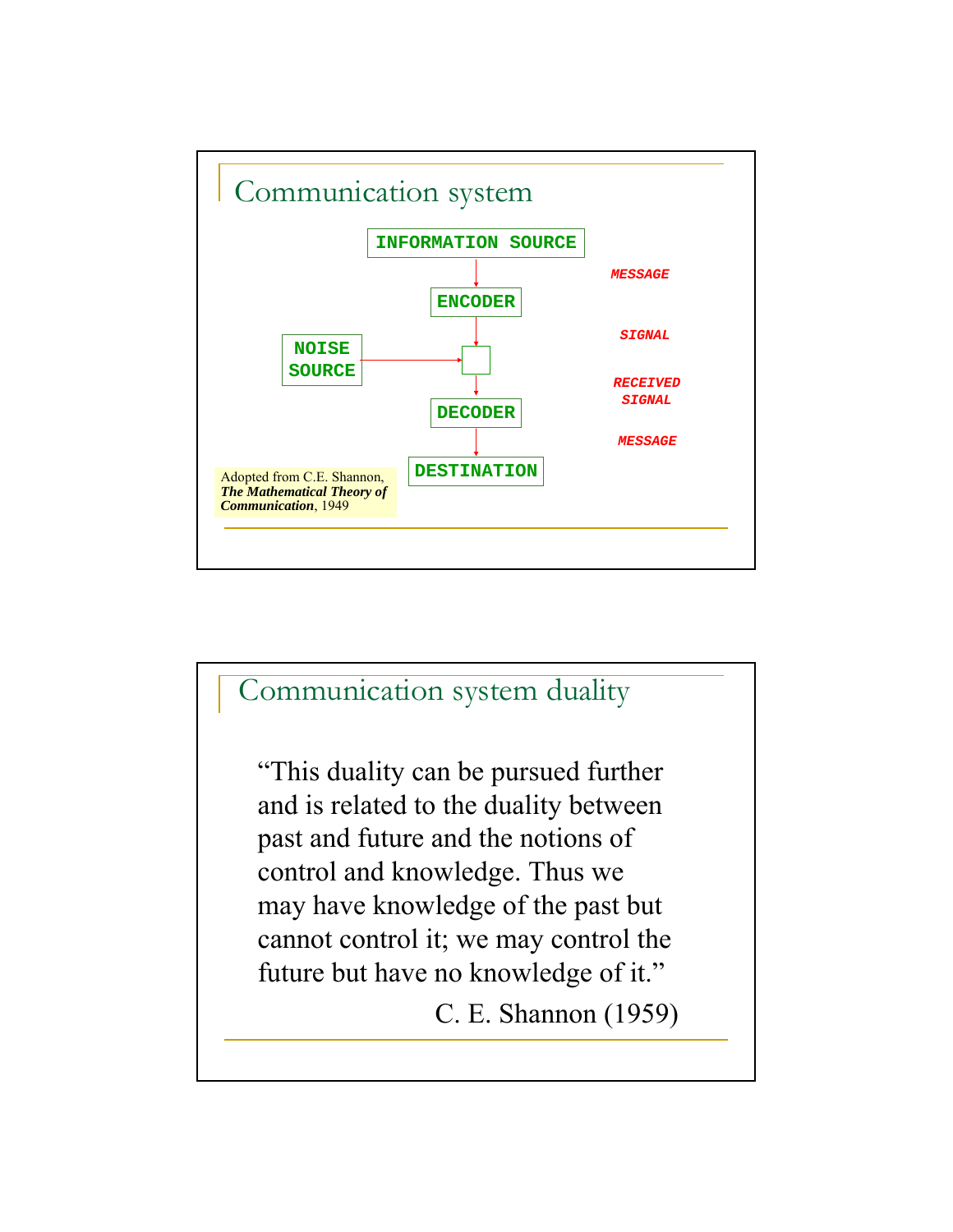

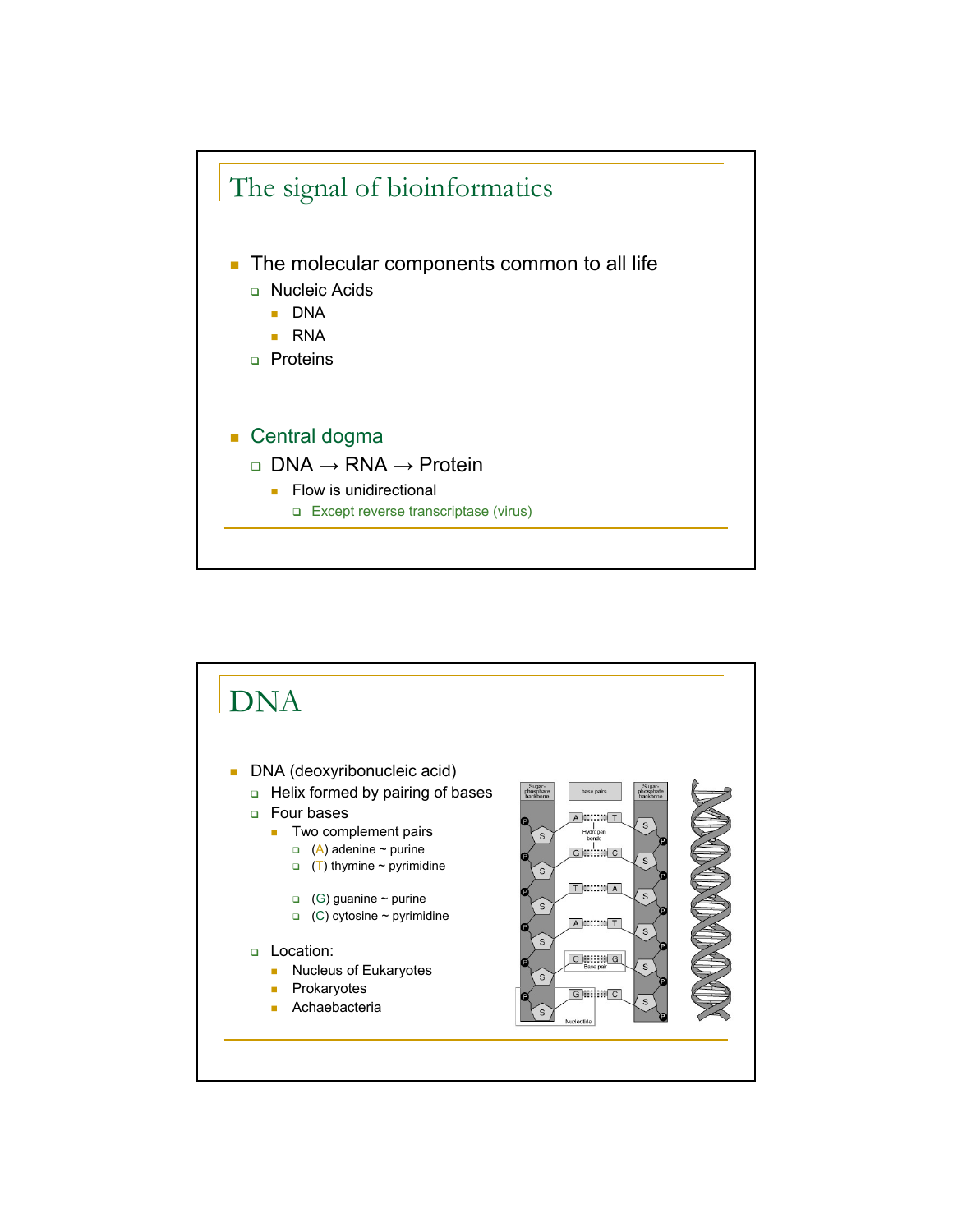

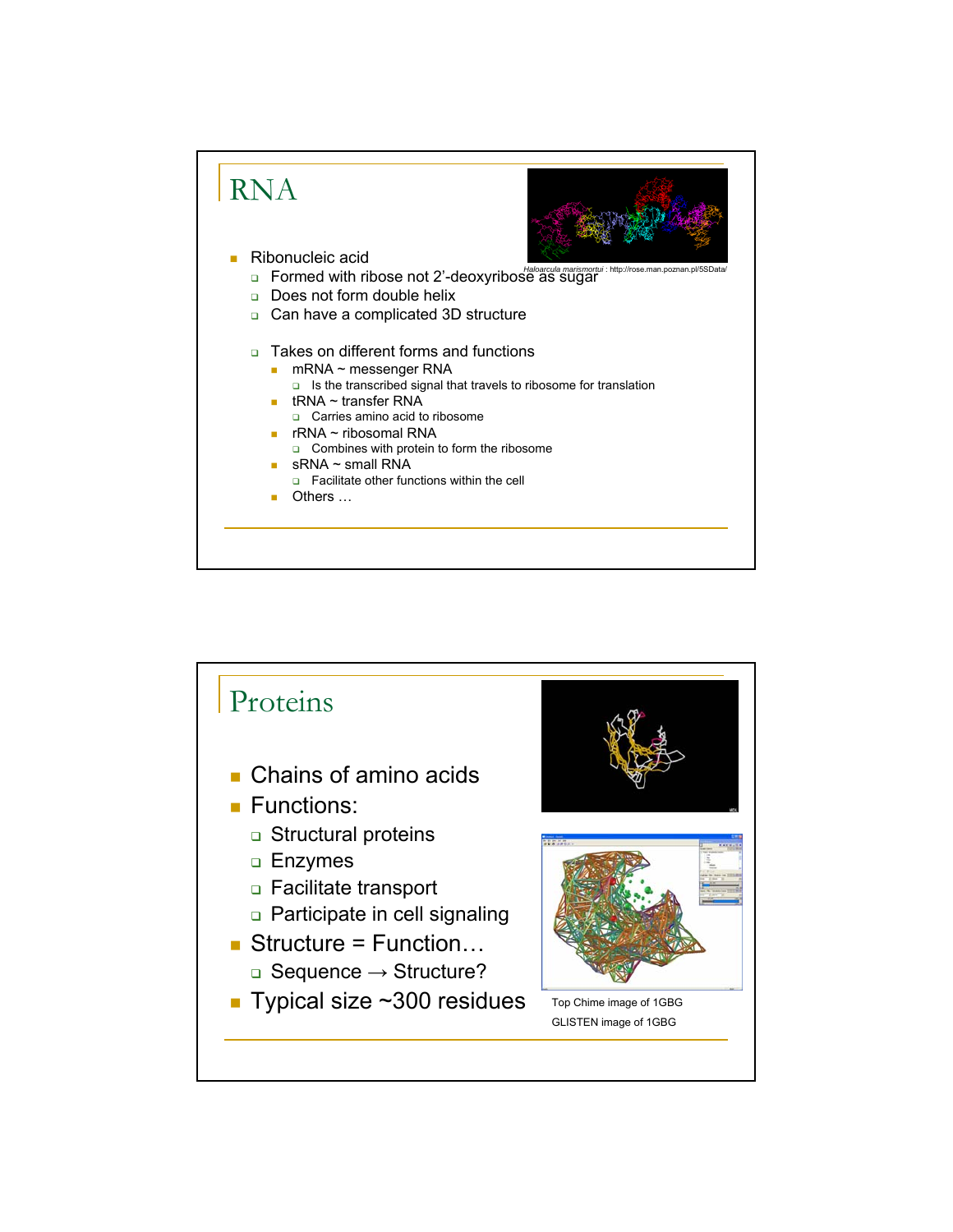

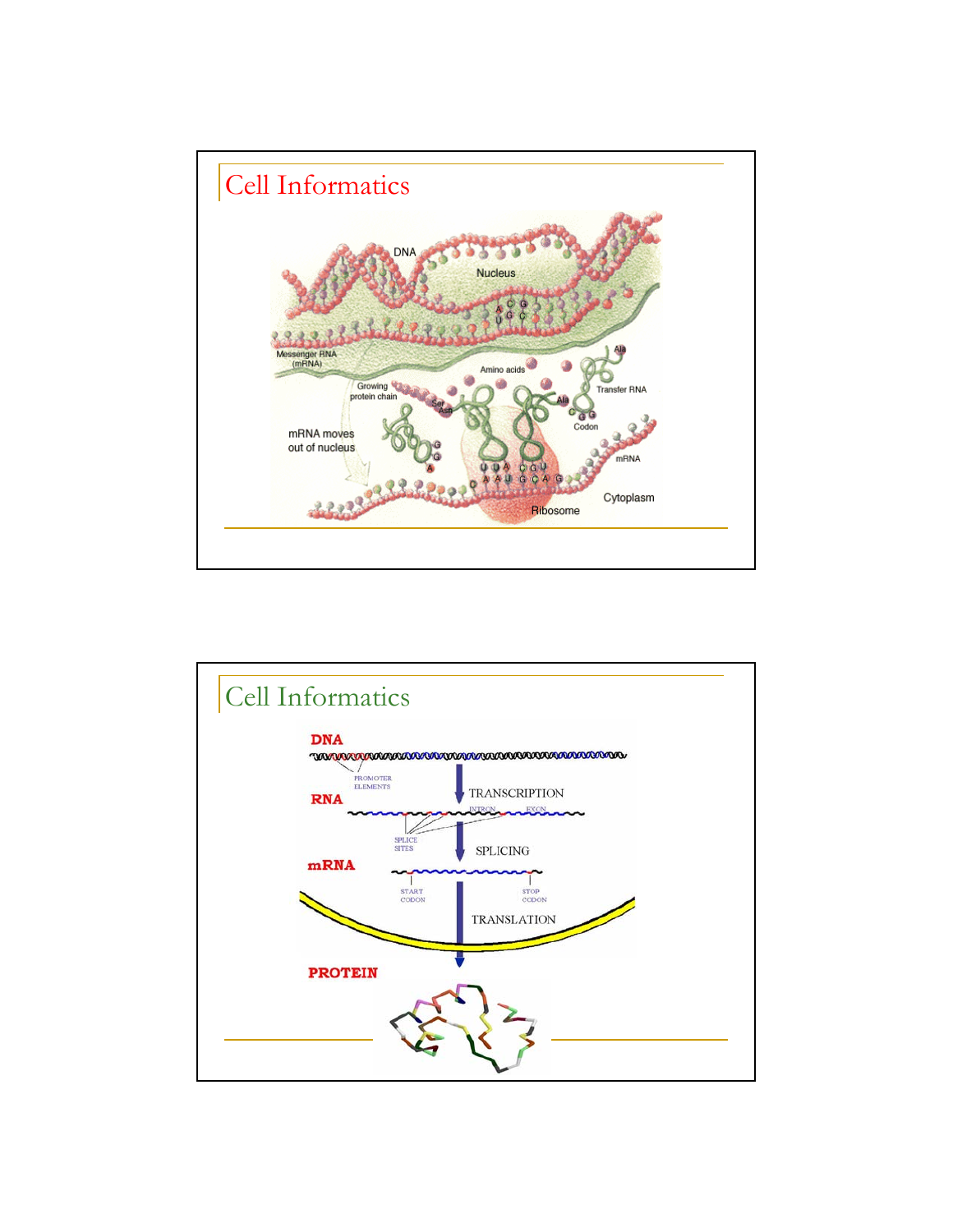

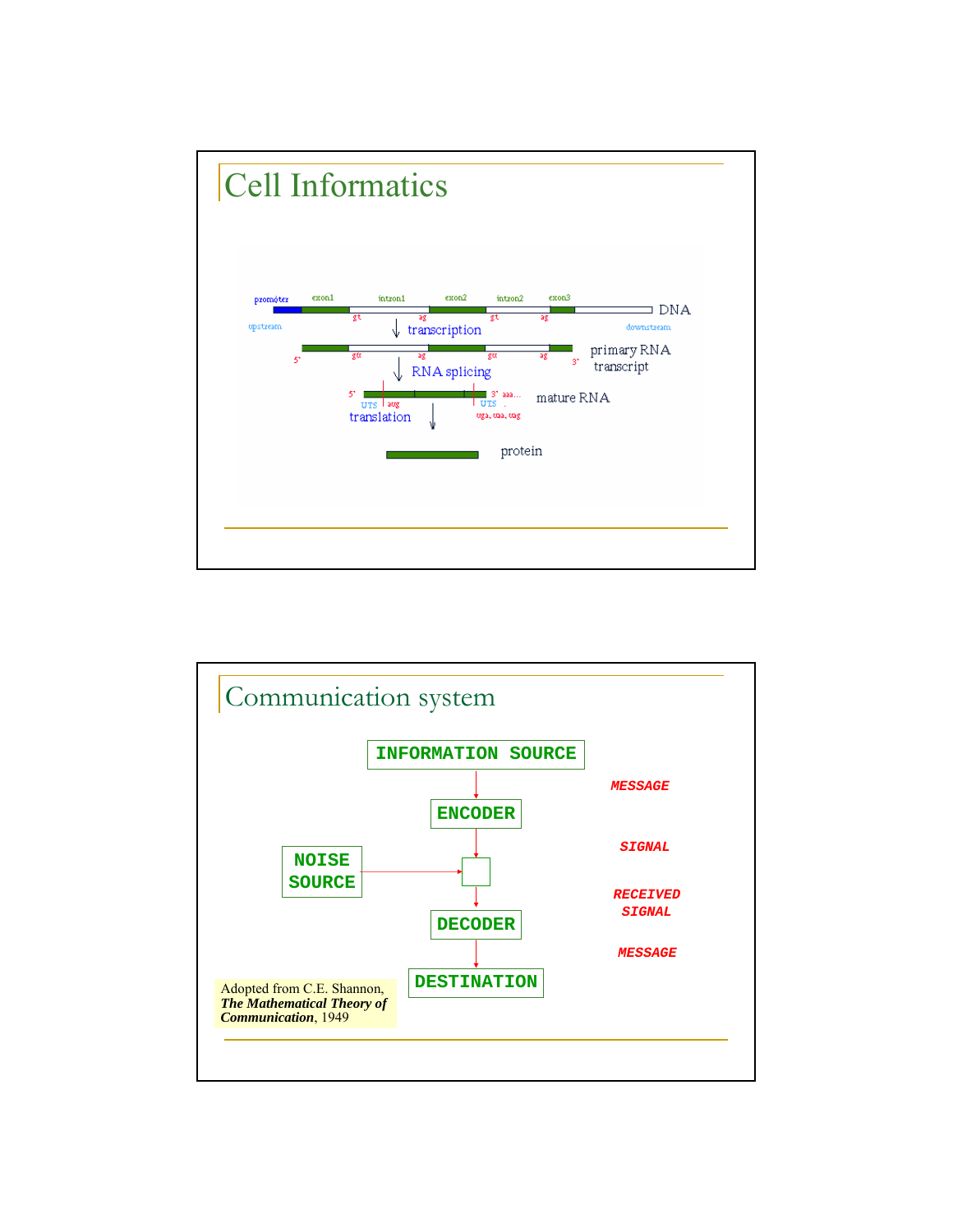

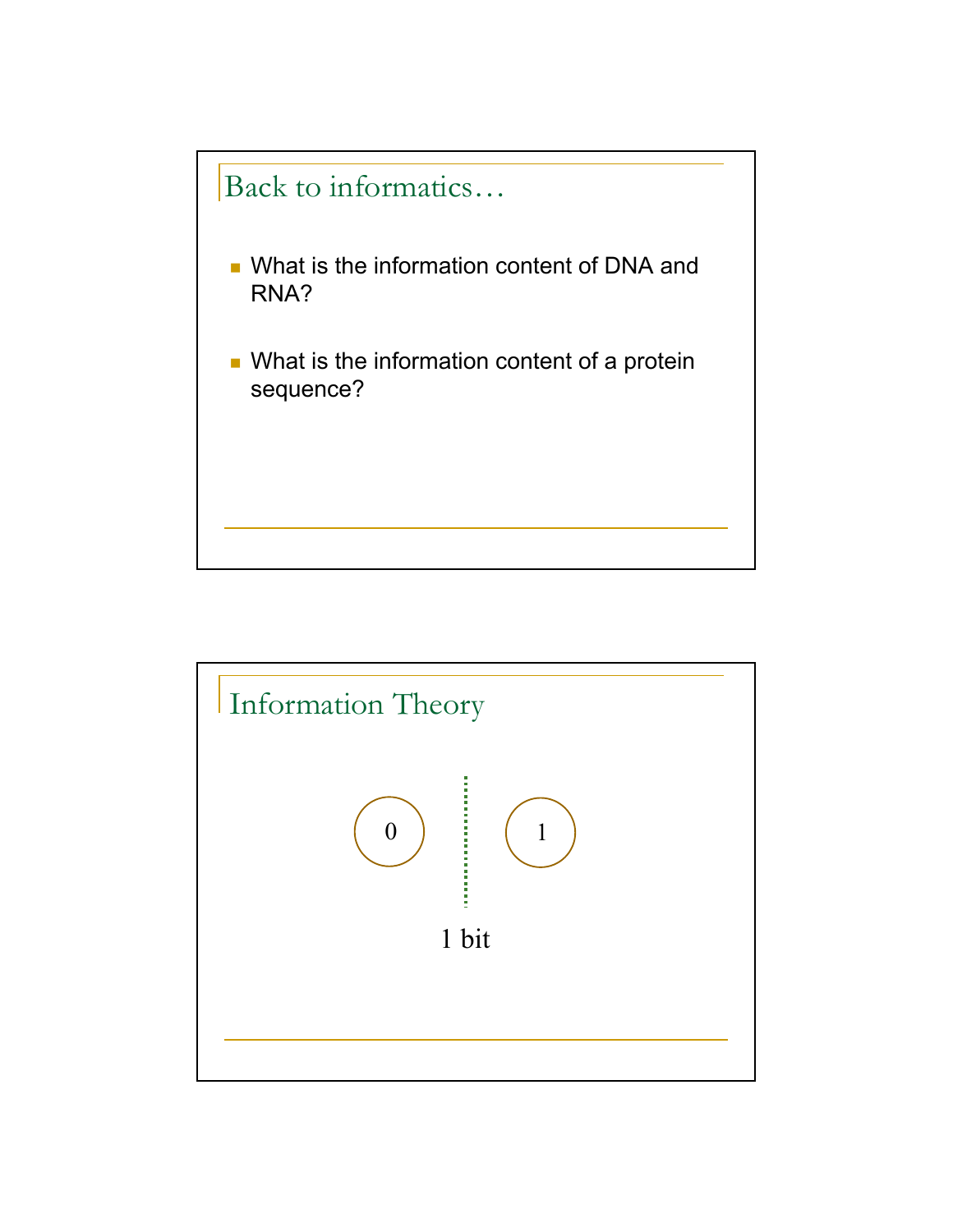

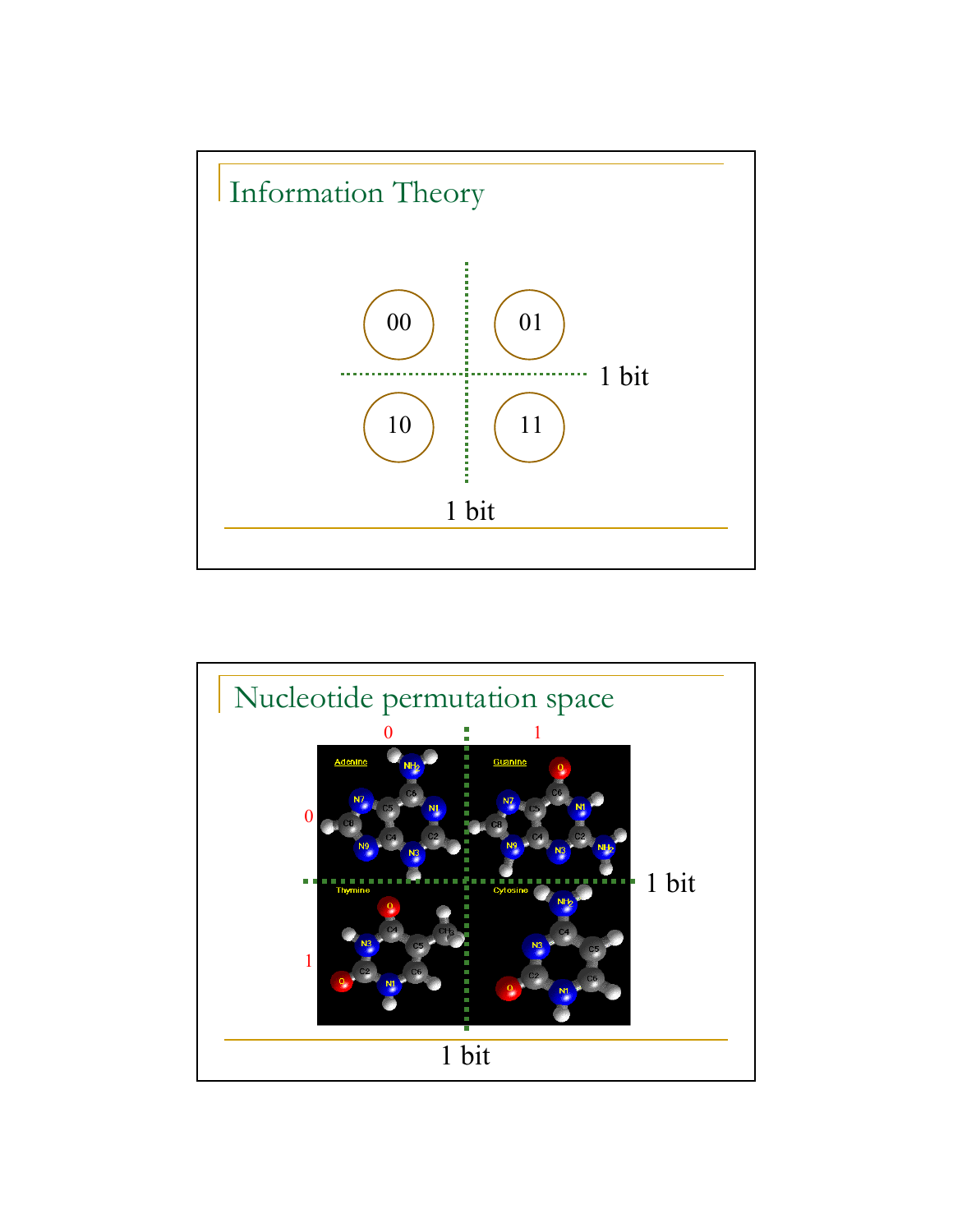

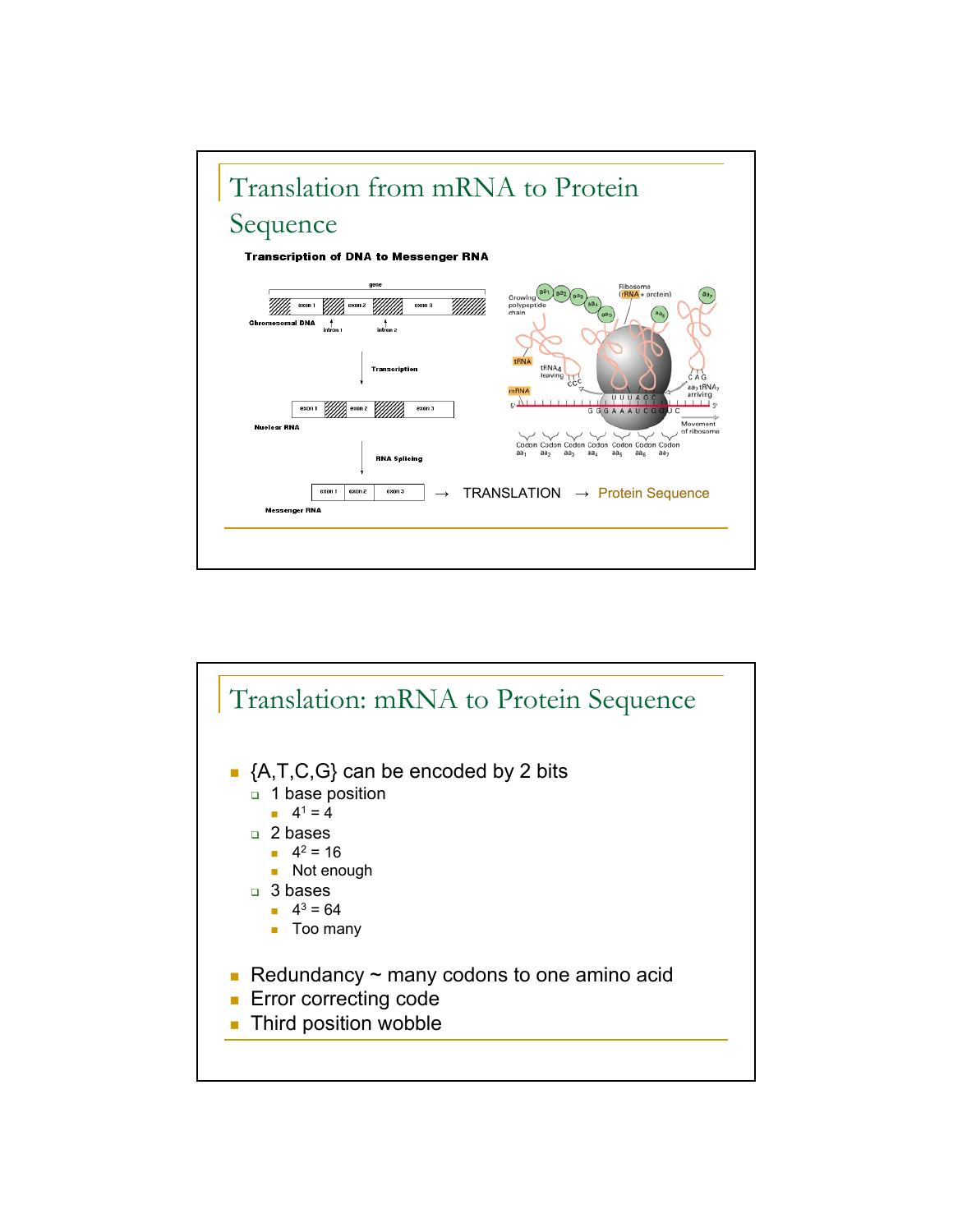|            |       | Standard genetic code |       |            |        |            |        |
|------------|-------|-----------------------|-------|------------|--------|------------|--------|
|            |       |                       |       |            |        |            |        |
| <b>TTT</b> | F Phe | TCT                   | S Ser | <b>TAT</b> | Y Tyr  | <b>TGT</b> | C Cys  |
| <b>TTC</b> | F Phe | <b>TCC</b>            | S Ser | <b>TAC</b> | Y Tyr  | <b>TGC</b> | C Cys  |
| <b>TTA</b> | L Leu | <b>TCA</b>            | S Ser | <b>TAA</b> | * Stop | <b>TGA</b> | * Stop |
| <b>TTG</b> | L Leu | TCG                   | S Ser | <b>TAG</b> | * Stop | <b>TGG</b> | W Trp  |
|            |       |                       |       |            |        |            |        |
| <b>CTT</b> | L Leu | <b>CCT</b>            | P Pro | <b>CAT</b> | H His  | <b>CGT</b> | R Arg  |
| <b>CTC</b> | L Leu | <b>CCC</b>            | P Pro | CAC        | H His  | <b>CGC</b> | R Arg  |
| <b>CTA</b> | L Leu | <b>CCA</b>            | P Pro | <b>CAA</b> | Q Gln  | <b>CGA</b> | R Arg  |
| <b>CTG</b> | L Leu | <b>CCG</b>            | P Pro | CAG        | Q Gln  | <b>CGG</b> | R Arg  |
|            |       |                       |       |            |        |            |        |
| <b>ATT</b> | I Ile | <b>ACT</b>            | T Thr | <b>AAT</b> | N Asn  | <b>AGT</b> | S Ser  |
| <b>ATC</b> | I Ile | ACC                   | T Thr | AAC        | N Asn  | AGC        | S Ser  |
| <b>ATA</b> | I Ile | <b>ACA</b>            | T Thr | <b>AAA</b> | K Lys  | <b>AGA</b> | R Arg  |
| <b>ATG</b> | M Met | <b>ACG</b>            | T Thr | <b>AAG</b> | K Lys  | <b>AGG</b> | R Arq  |
|            |       |                       |       |            |        |            |        |
| <b>GTT</b> | V Val | <b>GCT</b>            | A Ala | <b>GAT</b> | D Asp  | <b>GGT</b> | G Gly  |
| <b>GTC</b> | V Val | <b>GCC</b>            | A Ala | <b>GAC</b> | D Asp  | <b>GGC</b> | G Gly  |
| <b>GTA</b> | V Val | <b>GCA</b>            | A Ala | <b>GAA</b> | E Glu  | <b>GGA</b> | G Gly  |
| <b>GTG</b> | V Val | GCG                   | A Ala | <b>GAG</b> | E Glu  | <b>GGG</b> | G Gly  |

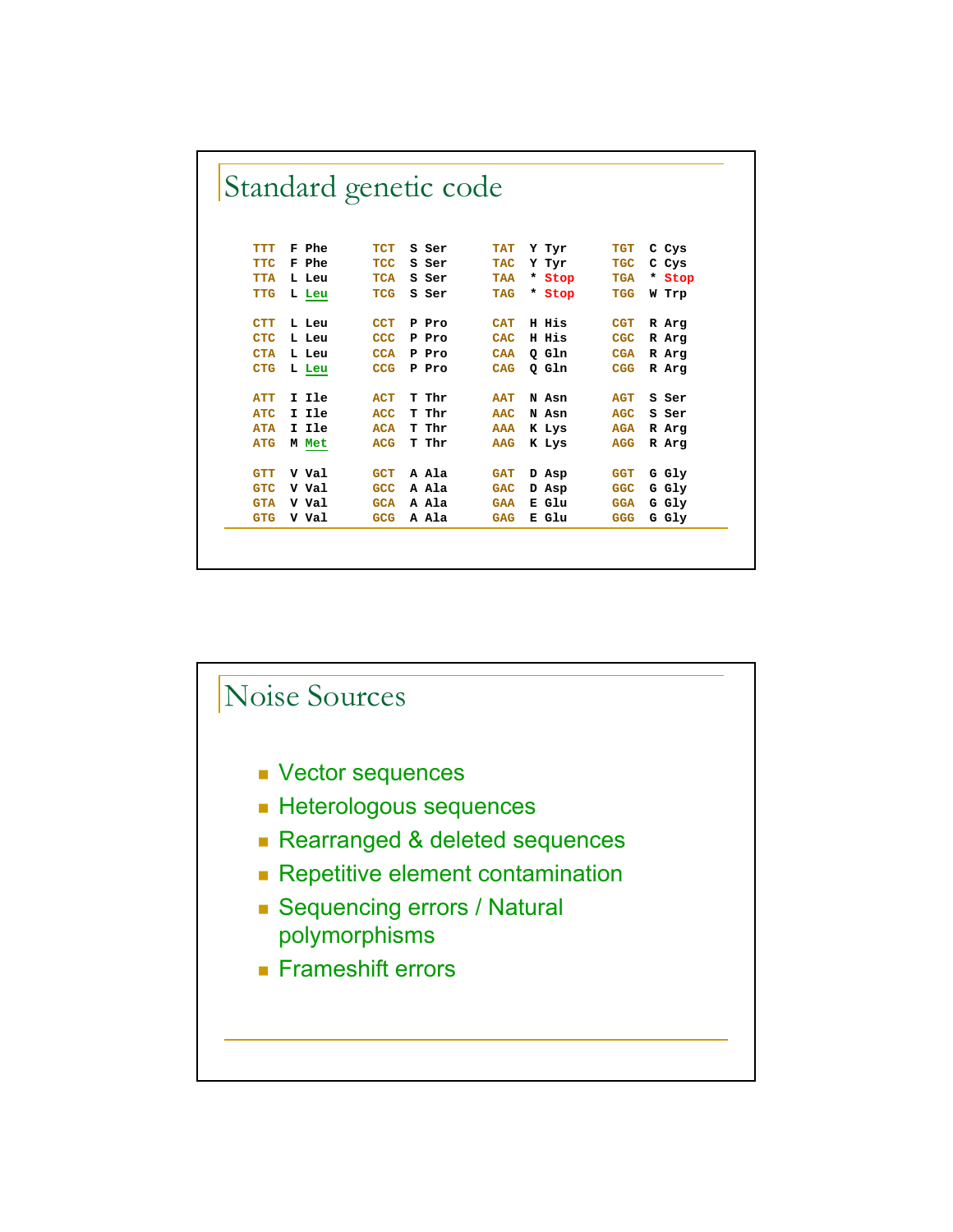